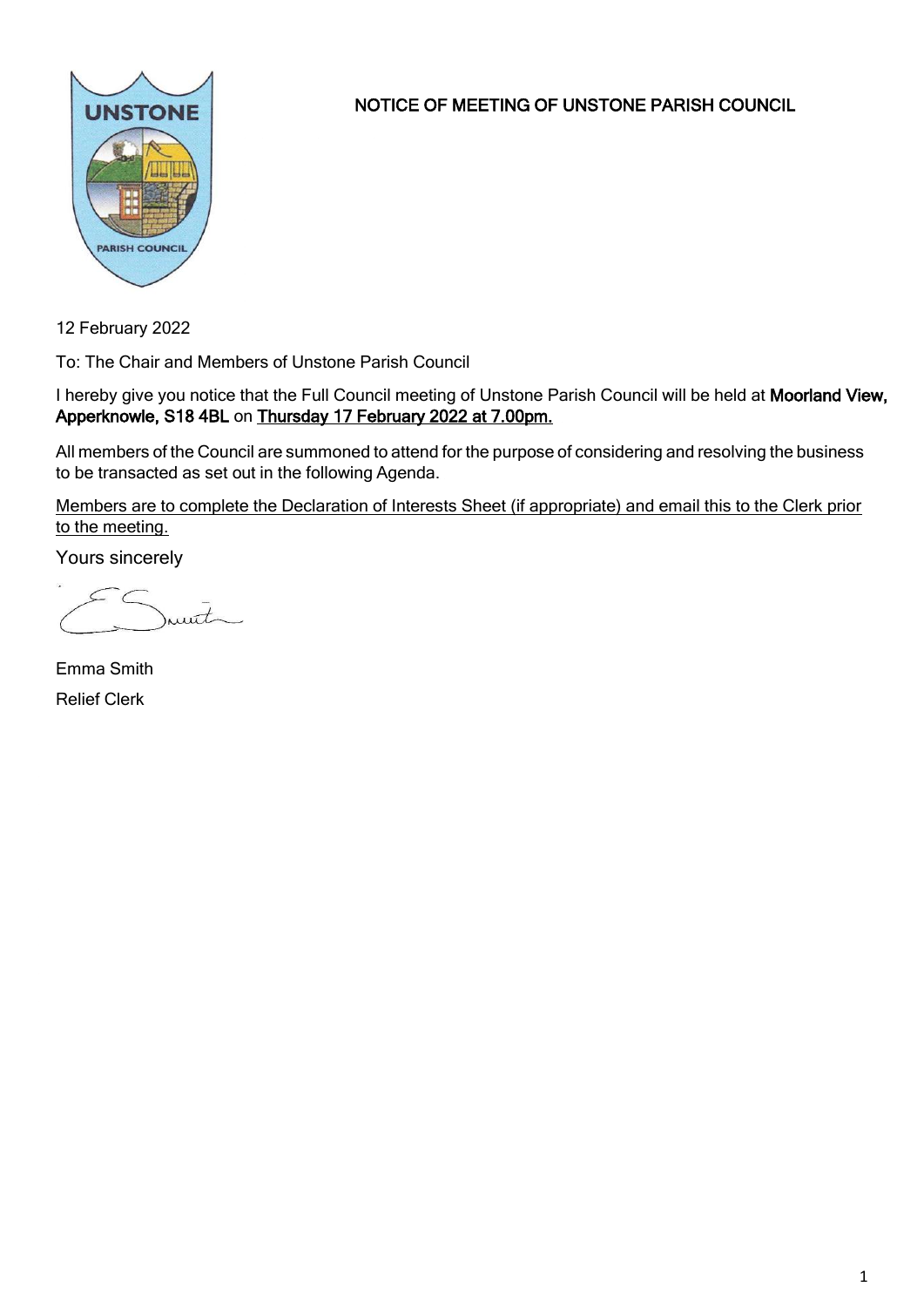### 1. To receive apologies for absence.

### 2. Variation of Order of Business.

### 3. Declaration of Members Interests and Requests for Dispensation

Members are requested to declare the existence and nature of any disclosable pecuniary interest and/or other interest, not already on their register of interests, in any item on the agenda and withdraw from the meeting at the appropriate time, or to request a dispensation. Please note that appropriate forms should be completed prior to commencement of the meeting.

4. Confidential Item – To determine which items, if any, on the Agenda should be taken with the public excluded. If the Council decides to exclude the public it will be necessary to pass a resolution in the following terms:-

"That in view of the confidential nature of the business about to be transacted, to consider a resolution to exclude the Press and Public from the meeting in accordance with the Public Bodies (Admission to Meetings) Act 1960, s1, in order to discuss the item."

### 5. To confirm the minutes of the Council Meeting held on 20 January 2022

### 6. **Reports**

- (a) If the Police Liaison Officer is in attendance they will be given the opportunity to raise any relevant matter
- (b) If a County Council or District Council Member is in attendance they will be given the opportunity to raise any relevant matter.

#### 7. Chair's Announcements

- (a) To approve the Queens Platinum Jubilee Event on Friday 2 June 2022
- (b) To note £500.00 contribution from Cllr Dale towards the event
- (c) To approve £175.00 contribution towards the event

### 8. To note/discuss Clerks report/correspondence received

- (a) NEDDC Chairman's Charity Event An evening with Paddy Kenny
- (b) NEDDC Chairman's Charity Event Race Night
- (c) NEDDC Chairman's Charity Event Renishaw Hall
- (d) NEDDC Nomination for Standards Committee
- (e) NEDDC Gambling Act 2005 Policy Consultation Closing date 22 April 2022
- (f) NEDDC Leaders Briefing February 2022
- (g) Unstone Junior School Ofsted Report
- (h) DALC February 2022 newsletter
- (i) DALC Spring Seminar 5 April 2022 at Chesterfield Football Club
- (j) DCC Health Campaign Calendar
- (k) Royal British Legion Planting a tree for the Queens Jubilee
- (l) Peace Funerals Apperknowle discount

### 9. To discuss Dronfield Cycle Path

## 10. To discuss Tommy Figures – Cllr Rogers to report

## 11. To discuss the donation of £500 to St Marys Church for the garden works

### 12. To discuss Dronfield Joint Burial Committee

## 13. Caretakers report

To note caretakers report circulated to all Councillors

## 14. Responsible Financial Officer report

- (a) To approve the payment list for February 2022
- (b) To approve the bank reconciliations for 31 January 2022
- (c) To note the CCTV installation at Whittington Lane park
- (d) To discuss Zumba hall rate as the reduced rate will end 31 January 2022